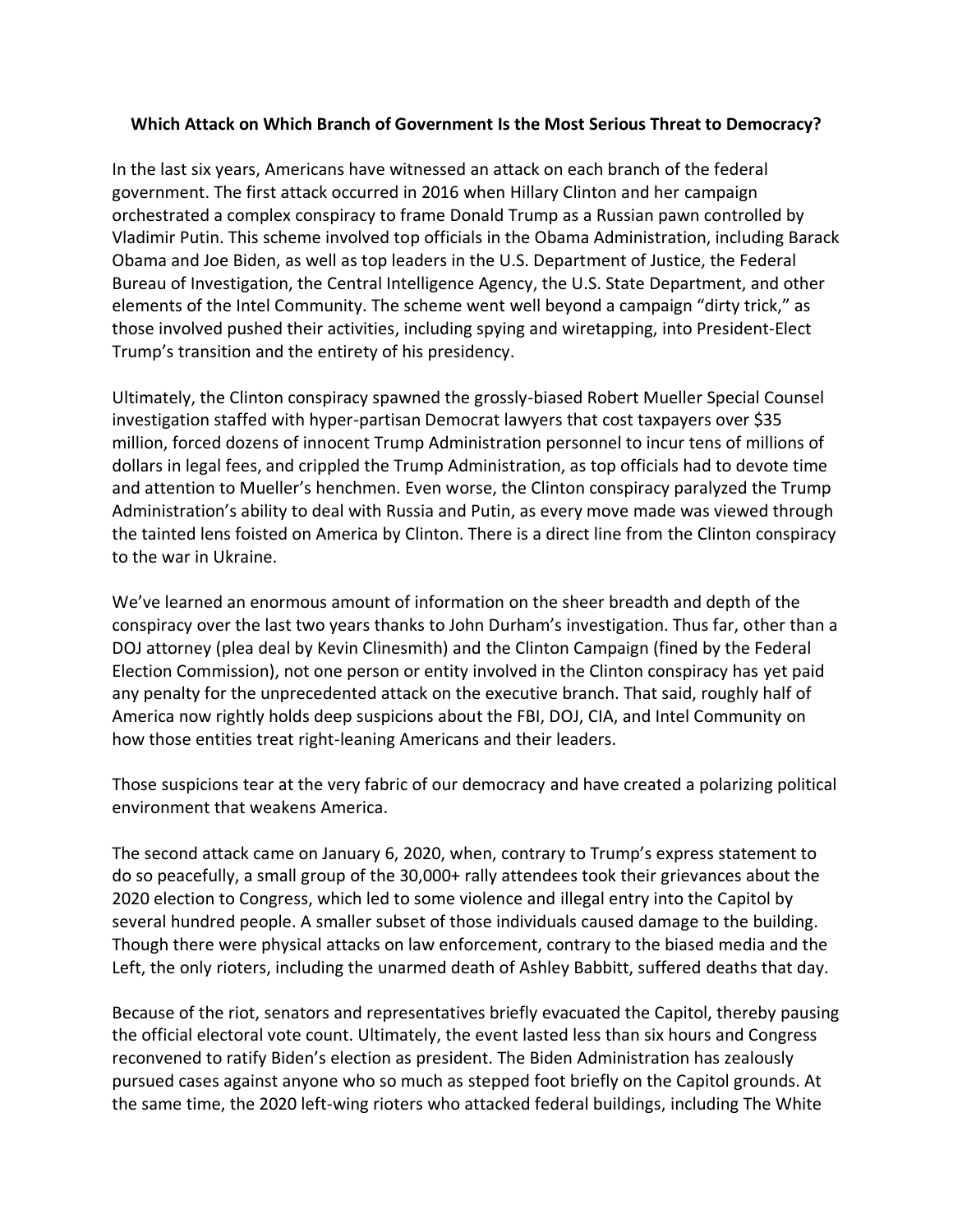House, destroyed tens of billions in property, stole tens of millions of dollars of goods from stores, and caused injuries and death to over 1,000 law enforcement personnel were not zealously pursued and those who were caught were given wrist-slaps, with their bond covered by funds supported by Vice-President Kamala Harris.

Though the one-sided January 6 Select Committee is doing its best, including hiring a Hollywood producer, to paint the riot as the worst event in U.S. history, which requires it to ignore past left-wing bombings at the Capitol, many Americans have tuned out its overtly partisan work. The sole goal of the committee is to stop Trump from running in 2024. Just look who sits on the sham committee: Clinton conspiracy leaker-in-chief Adam Schiff, Bennie Thompson and Jamie Raskin who made identical legal and constitutional electoral challenges in 2004 and 2016 as Trump did in 2020, and NeverTrumpers Liz Cheney and Adam Kinzinger who were handpicked by Nancy Pelosi to serve as rubberstamp Republicans.

After over a year of digging that involved over 1,000 interviews and millions of pages of information, the committee has found zero proof that the riot was little more than a group of Trump supporters who got carried away by their emotions and frustrations. What they did was dumb and those who did damage or fought with law enforcement should be penalized, but no more than any of the 2020 rioters who did exactly that same type or worse things. There is no evidence the riot was premeditated or involved planning or direction by Trump in any way.

One must wonder how the Capitol riot was a more severe attack on the legislative branch than the attempted assassination of Republican Majority Whip Steve Scalise who nearly died along with the other Republican congresspersons present with Scalise when left-wing domestic terrorist James Hodgkinson opened fire on them in 2017. Like a teenage social media addict, Squad Leader Alexandria Ocasio-Cortez feigned being threatened on January 6 to snag "likes." In stark contrast, Scalise was nearly killed, experienced a long-term hospitalization, and underwent grueling physical therapy to fully recover.

The riot certainly made America look ridiculous, but it did little to actually harm our democracy.

The final attack came on June 8, 2022, when Nicholas John Roske arrived at U.S. Supreme Court Justice Brett Kavanaugh's house where he planned to kill Kavanaugh and his family. Roske turned himself in when he saw the Kavanaugh home was heavily guarded by law enforcement personnel. Roske's assassination attempt was spurred by the leak draft Supreme Court decision that would overturn the abortion case, *Roe v. Wade*. After the leak, left-wing groups published the home addresses of conservative Supreme Court justices so left-wing protestors could put pressure on them to reverse their opinions before the 5-4 draft opinion became final.

As with the double standard applied by Biden's DOJ regarding 2020 rioters and 1/6ers, the overly political DOJ is not arresting protestors at Supreme Court justices' homes even though it is a federal felony to do so – even now after an assassination attempt has occurred. America truly should be grateful Senator Mitch McConnell stopped Merrick Garland from becoming a